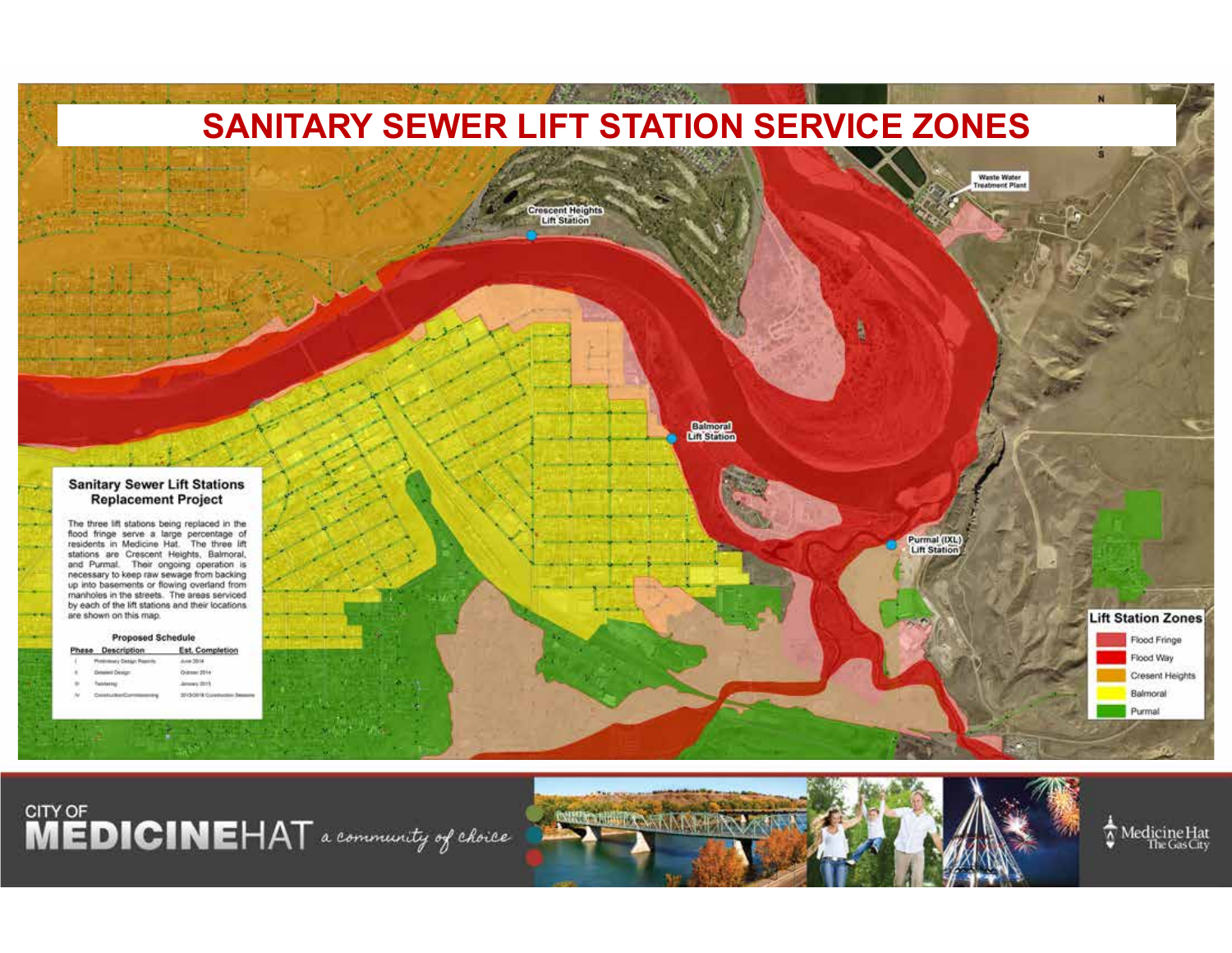## **SANITARY SEWER LIFT STATION REPLACEMENT**